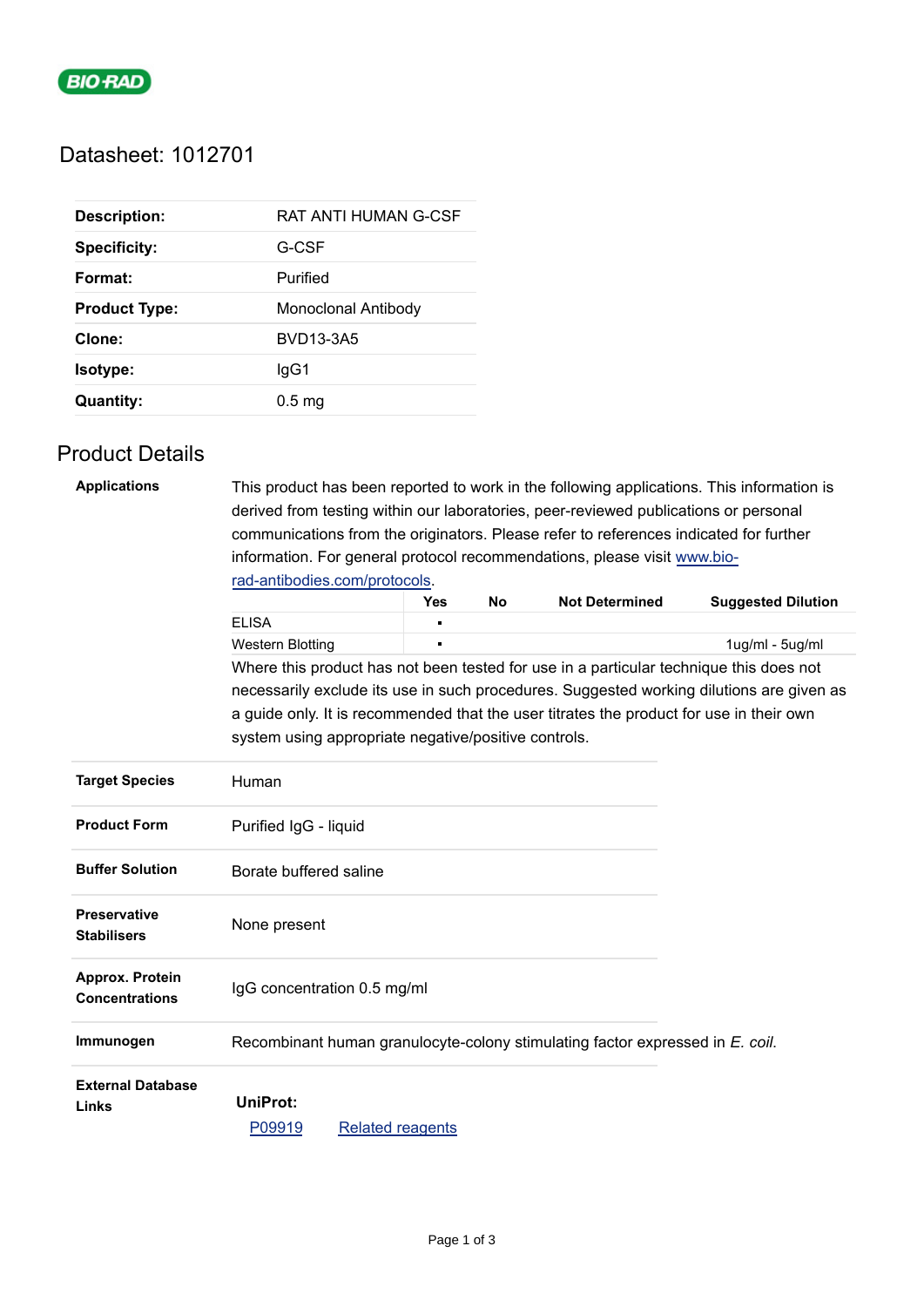|                                                | <b>Entrez Gene:</b>                                                                                                                                                                                                                                                                                                                                                                                                                                                                                                                                                                    |
|------------------------------------------------|----------------------------------------------------------------------------------------------------------------------------------------------------------------------------------------------------------------------------------------------------------------------------------------------------------------------------------------------------------------------------------------------------------------------------------------------------------------------------------------------------------------------------------------------------------------------------------------|
|                                                | CSF <sub>3</sub><br>1440<br><b>Related reagents</b>                                                                                                                                                                                                                                                                                                                                                                                                                                                                                                                                    |
| <b>Synonyms</b>                                | C17orf33, GCSF                                                                                                                                                                                                                                                                                                                                                                                                                                                                                                                                                                         |
| <b>RRID</b>                                    | AB_620005                                                                                                                                                                                                                                                                                                                                                                                                                                                                                                                                                                              |
| <b>Specificity</b>                             | Rat anti Human G-CSF antibody, clone BVD13-3A5 recognizes human granulocyte<br>colony stimulating factor (G-CSF), also known as Pluripoietin. In addition Filgrastim and<br>Lenograstim are used to describe recombinant human G-CSF preparations. Human<br>G-CSF is a 207 amino acid, ~20 kDa O-linked glycoprotein belonging to the IL-6<br>superfamily. There are potentially three isoforms formed by alternative splicing, Rat anti<br>Human G-CSF antibody, clone BVD13-3A5 binds the canonical isoform-1, binding to other<br>isoforms has not been assessed (UniProt: P09919). |
|                                                | G-CSF is produced by activated macrophages, monocytes and neutrophils. In addition it<br>can be produced by fibroblasts and endothelial cells (Zsebo et al. 1988). G-CSF<br>stimulates production of cells belonging to the granulocytic lineage in the bone marrow<br>and is an activating agent for mature neutrophilic granulocytes (Scapini et al. 2003) to<br>produce other cytokines including CD257 (BAFF), operating through binding to the G-CSF<br>receptor CD114.                                                                                                           |
|                                                | Rat anti Human G-CSF antibody, clone BVD13-3A5 has been successfully evaluated as a<br>capture reagent in a highly sensitive sandwich ELISA assay with biotinylated Rat anti<br>Human G-CSF, clone BVD11-37G10 (1012808) as a detection reagent and recombinant<br>human G-CSF (PHP082B) as antigen.                                                                                                                                                                                                                                                                                   |
| <b>ELISA</b>                                   | This product may be used in an indirect ELISA or as a capture antibody in a sandwich<br>ELISA together with 1012808 as the detection reagent.                                                                                                                                                                                                                                                                                                                                                                                                                                          |
| <b>Storage</b>                                 | Store at -20°C only.<br>Storage in frost-free freezers is not recommended.<br>This product should be stored undiluted. Avoid repeated freezing and thawing as this may<br>denature the antibody. Should this product contain a precipitate we recommend<br>microcentrifugation before use.                                                                                                                                                                                                                                                                                             |
| <b>Guarantee</b>                               | Guaranteed until date of expiry. Please see product label.                                                                                                                                                                                                                                                                                                                                                                                                                                                                                                                             |
| <b>Health And Safety</b><br><b>Information</b> | Material Safety Datasheet documentation #10123 available at:<br>10123: https://www.bio-rad-antibodies.com/uploads/MSDS/10123.pdf                                                                                                                                                                                                                                                                                                                                                                                                                                                       |
| <b>Regulatory</b>                              | For research purposes only                                                                                                                                                                                                                                                                                                                                                                                                                                                                                                                                                             |
|                                                |                                                                                                                                                                                                                                                                                                                                                                                                                                                                                                                                                                                        |

# Related Products

### **Recommended Secondary Antibodies**

Goat Anti Rat IgG (STAR69...) [FITC](https://www.bio-rad-antibodies.com/polyclonal/rat-igg-antibody-star69.html)